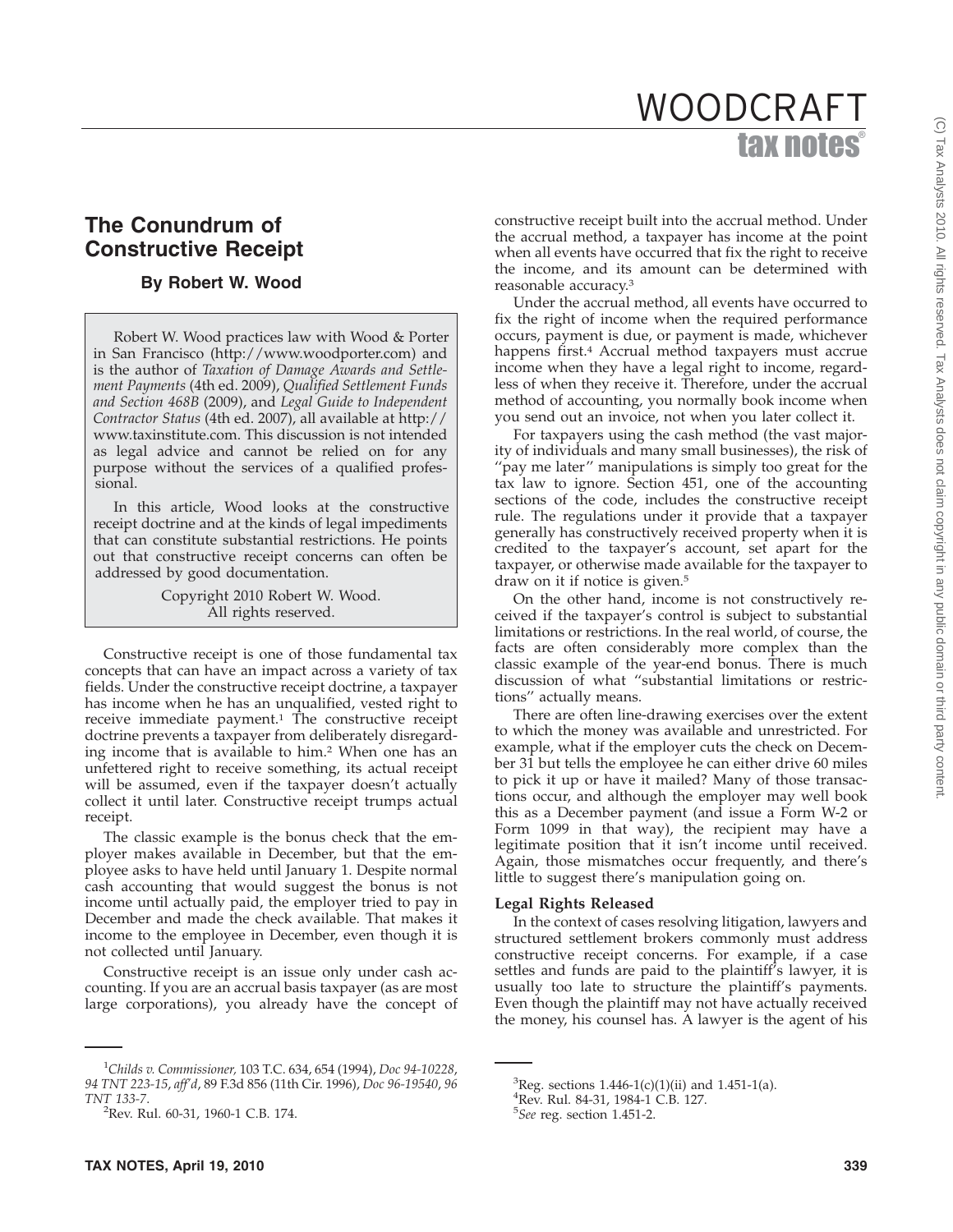#### **COMMENTARY / WOODCRAFT**

client, so there is constructive (if not actual) receipt. Constructive and actual receipt often operate in tandem.

Recently, the IRS addressed the topic of condemnation proceeds and the constructive receipt doctrine. In LTR 200944012 (July 27, 2009), *Doc 2009-23894*, *2009 TNT 209-34*, the IRS concluded that a taxpayer was not in constructive receipt of condemnation proceeds that had been deposited with the state treasurer during the time the taxpayer was contesting the condemnation. The ruling illustrates the linchpin that a release of legal rights can become.

The taxpayer was a commercial property operator that typically purchased commercial property and leased it to third parties. The city filed a condemnation action on one of the taxpayer's properties, depositing with the state treasurer the amount the city thought would be the probable taking price. The taxpayer objected to the condemnation proceedings, claiming affirmative defenses challenging the condemnation.

The money the city proposed to pay the taxpayer was sitting in an account ready for the taxpayer to take it. That might make you *think* the taxpayer should be taxed on the money. Indeed, the state's eminent domain law allowed a taxpayer to apply to withdraw a deposit at any time. However, withdrawal of the funds would operate as an abandonment of any challenge or defense to the city's right to take the property.

In the first year, the taxpayer did not apply to withdraw the deposit. Instead, the taxpayer continued to fight the condemnation action. In the second year, however, the taxpayer and the city reached a settlement, and the taxpayer received the deposit. The taxpayer made an election on that year's tax return to defer its gain under section 1033. The question in the ruling was whether the timing provisions of section 1033 were triggered in the first year or the second year.

In the first year, the monies were on deposit, and the taxpayer had the ability to withdraw the money. Traditional constructive receipt concepts might cause you to think the taxpayer should be taxed on the income at that point. Of course, it's a little more complicated than that.

After all, by withdrawing the money, the taxpayer would have had to release its claims and defenses to the condemnation. Those represented legal rights. In year 2, of course, the taxpayer did withdraw the money, at that point having reached a compromise with the city.

Sensibly, the ruling concludes that the state's requirement that the taxpayer abandon any challenges to the city's condemnation action was a substantial limitation or restriction on the money. That prevented constructive or actual receipt of the deposit in year 1. Therefore, the three-year condemnation reinvestment limit under section 1033(g) was triggered from the close of year 2, not year 1.6

#### **Disputes as Limitations**

The importance of a release of legal rights cannot be overemphasized because that topic comes up repeatedly. It is worth questioning the extent to which a release of legal rights affects constructive receipt of funds that have been set aside. More importantly, can such a release manipulate the constructive receipt doctrine?

For example, suppose that lawyer A and client B have a contingent fee contract calling for A to represent B in a contract dispute. If A succeeds and collects any money, the contract provides that B receives two-thirds and A retains one-third as its fee. Before the one-third/twothirds split, however, costs are to be deducted from the gross recovery.

Suppose that A and B succeed in recovering \$1 million in November 2010. Before receiving that money, however, A and B become embroiled in a dispute over the amount of costs in the case (costs total \$50,000) and the appropriate fee. A and B agree that \$25,000 of costs should first be deducted. However, B asserts that the other \$25,000 in costs is unreasonable and should be borne solely by A.

Further, B asserts that a one-third fee is unreasonable, and that the most he is willing to pay is 20 percent as a legal fee. A and B try to resolve their differences, but cannot do so by the end of 2010. They come to you in January 2011 wanting tax advice, at which time the \$1 million still remains in A's law firm trust account. What income must A and B report in 2010?

#### **Disputed and Undisputed Amounts**

Arguably, the key to this fact pattern is that most of the facts are not disputed. That is, A and B have explicitly or implicitly agreed on some things. They appear to have agreed that \$25,000 in costs can be recouped, and that A is entitled to at least a 20 percent fee. Of course, it is not yet clear if that 20 percent fee should be computed on \$950,000, or rather on \$975,000.

However, it looks as if A is entitled to at least \$25,000 in costs and to at least a \$190,000 fee, for total income of \$215,000. Perhaps that is undisputed. Looking at B, it is also not yet clear how much B will net from the case. Yet it is clear that the minimum B will get could be calculated by applying the provisions in the fee agreement.

Thus, taking the \$50,000 as costs, B should receive two-thirds of \$950,000, or \$633,270. Even under A's reading of the fee agreement, that is the amount to which B is entitled. B might receive more if his arguments prevail.

How much should A and B each report as income? You might say that you don't have enough information to make that decision, and you would probably be right. After all, you don't really know whether A and B have agreed that partial distributions can be made, or if they are taking the position that they won't agree to anything unless the entire matter is resolved.

However, that does not appear to be the appropriate treatment. Indeed, the positions of the parties seem clear that each is already entitled to *some* money. That gives rise to income, regardless of whether they actually receive the cash. If they have a legal right to the money and could withdraw it, that is constructive receipt, if not actual receipt.

<sup>6</sup> *See also Nitterhause v. United States*, 207 F.2d 618 (3d Cir. 1953) (regarding when the entitlement to condemnation monies arises).